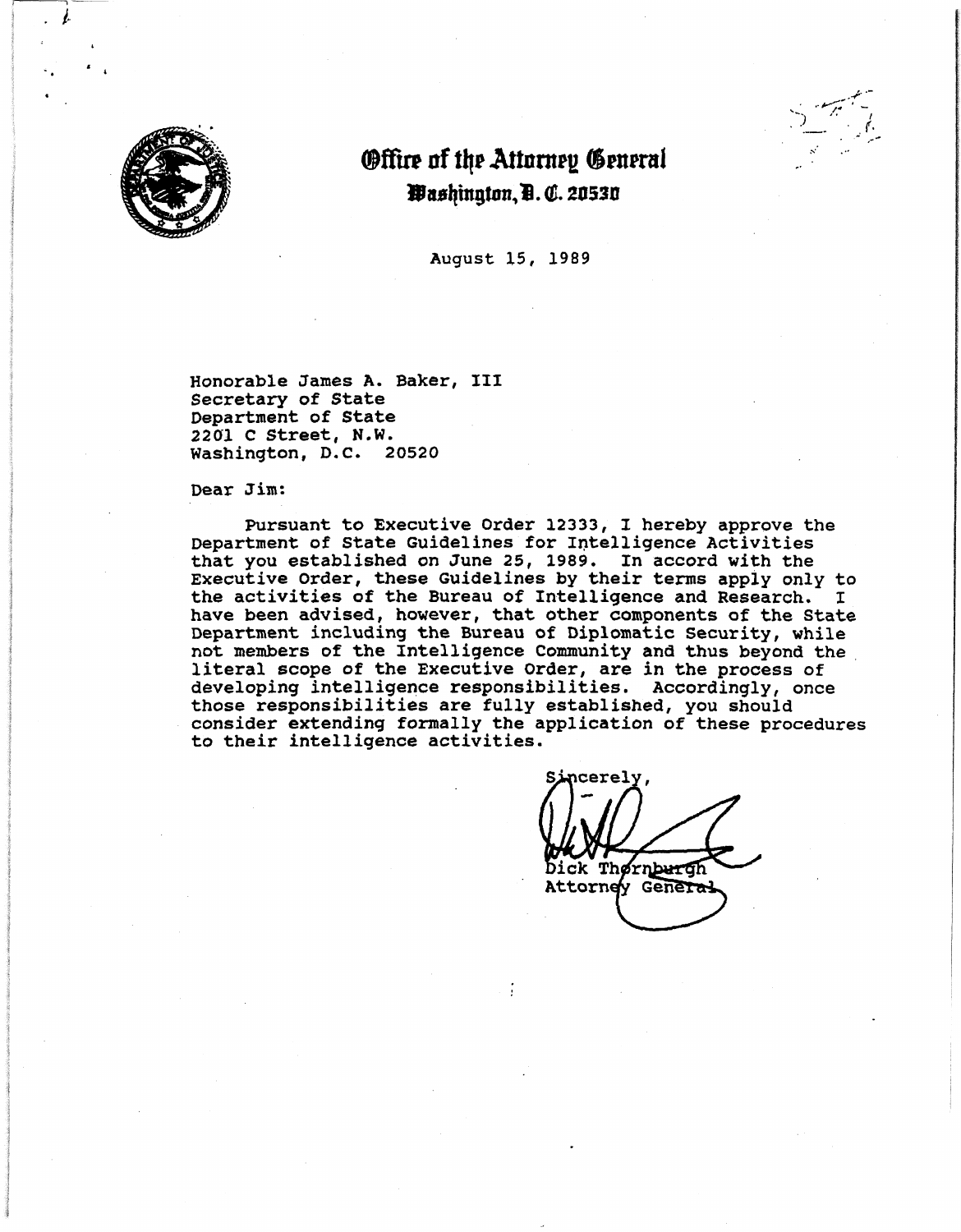# DEPARTMENT OF **STATE** GUIDELINES FOR INTELLIGENCE ACTIVITIES

# I. E.O. 12333 and 12334

Executive Orders 12333 and 12334 of December 4, 1981, were issued to provide for the effective conduct of intelligence activities and the protection of constitutional and other legal. rights. Section 2.3 of E.o. 12333 requires the head of each agency within the Intelligence Community (IC) to establish procedures to govern the collection, retention, and dissemination of information concerning united States persons. In addition, E.O. 12334 establishes the President's Intelligence Oversight Board (PIOB) and delineates the obligations of the members of the IC with respect to the PIOB. The procedures in this section of the Foreign Affairs Manual are issued by the Bureau of Intelligence and Research (INR) in implementation of E.O. 12333 and 12334.

# II. Responsibilities of the Department of State with Respect to the National Intelligence Effort

Part l of E.O. 12333 defines the duties and responsibilities of various Executive branch agencies and entities with respect to the national intelligence effort. Section 1.9 provides that the Secretary of State shall:

- a. Overtly collect information relevant to US foreign policy concerns;
- b. Produce and disseminate foreign intelligence relating to us foreign policy as required for the execution of the Secretary's responsibilities;
- c. Disseminate, as appropriate, reports received from us diplomatic and consular posts;
- d. Transmit reporting\_ requirements of the Intelligence Community to the Chiefs of Mission abroad; and
- e. Support Chiefs of Mission in discharging their statutory responsibilities for direction and coordination of mission **activities.**

### III. Department of State Participation in the Intelligence Community - Bureau of Intelligence and Research

section 3.4(f) of E.O. 12333 provides that the Bureau of Intelligence and Research (INR) of the Department of State is a member of the IC. The Assistant secretary for INR serves as the representative for the Department of State on the National Foreign Intelligence Board **(NFIB)** and other interdepartmental intelligence groups and committees and insures that all policies and directives relating to intelligence activities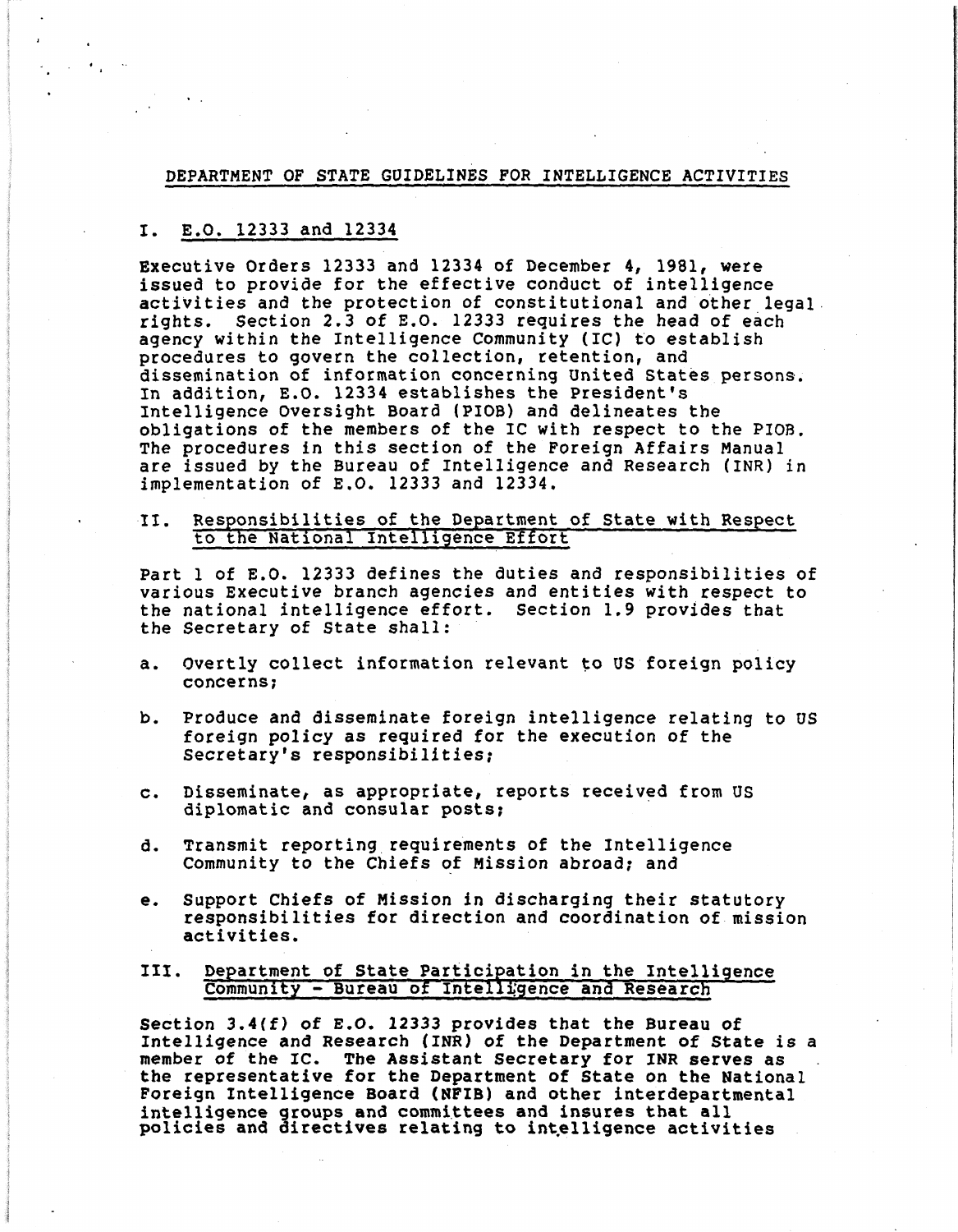(including dissemination of intelligence relating to foreign policy) are carried out in accordance with the law and E.O. 12333 and 12334.

# IV. INR Support for the Performance of Authorized Activities

In coordinating INR support to the IC for the performance of authorized intelligence activities the Assistant Secretary for INR shall:

- a. Coordinate the Department's administrative and support activities, pursuant to section l.4(e) of E.O. 12333, for the performance of authorized intelligence activities;
- b. Disseminate, as appropriate, reports received from us diplomatic posts;
- c. Transmit reporting requirements of the IC to the chiefs of us missions and otherwise coordinate support for chiefs of mission in discharging their statutory responsibilities for direction and coordination of mission activities;
- d. Coordinate the participation of the Department in any other intelligence activities as the President may direct from time to time; and
- e. coordinate the role of the Department with respect to all proposals for special activities and all consideration or review of ongoing special activities. The Assistant secretary shall work closely with regional bureaus and with other affected bureaus of the Department to ensure full consideration of the implications for us foreign policy of such activities. To permit adequate consideration of the legal aspects of proposed special activities, the Assistant Secretary shall ensure that all proposals for special activities or for consideration or review of ongoing special activities are reviewed by the Legal Adviser in a timely fashion and that the views of the Legal Adviser are<br>conveyed in a timely manner to the Department representative to any interagency forum for discussion of such special activities. No representative of the<br>Department shall propose or agree to any special activity unless such special activity has been considered by the Legal Adviser and by the affected regional **bureaus** and other interested bureaus.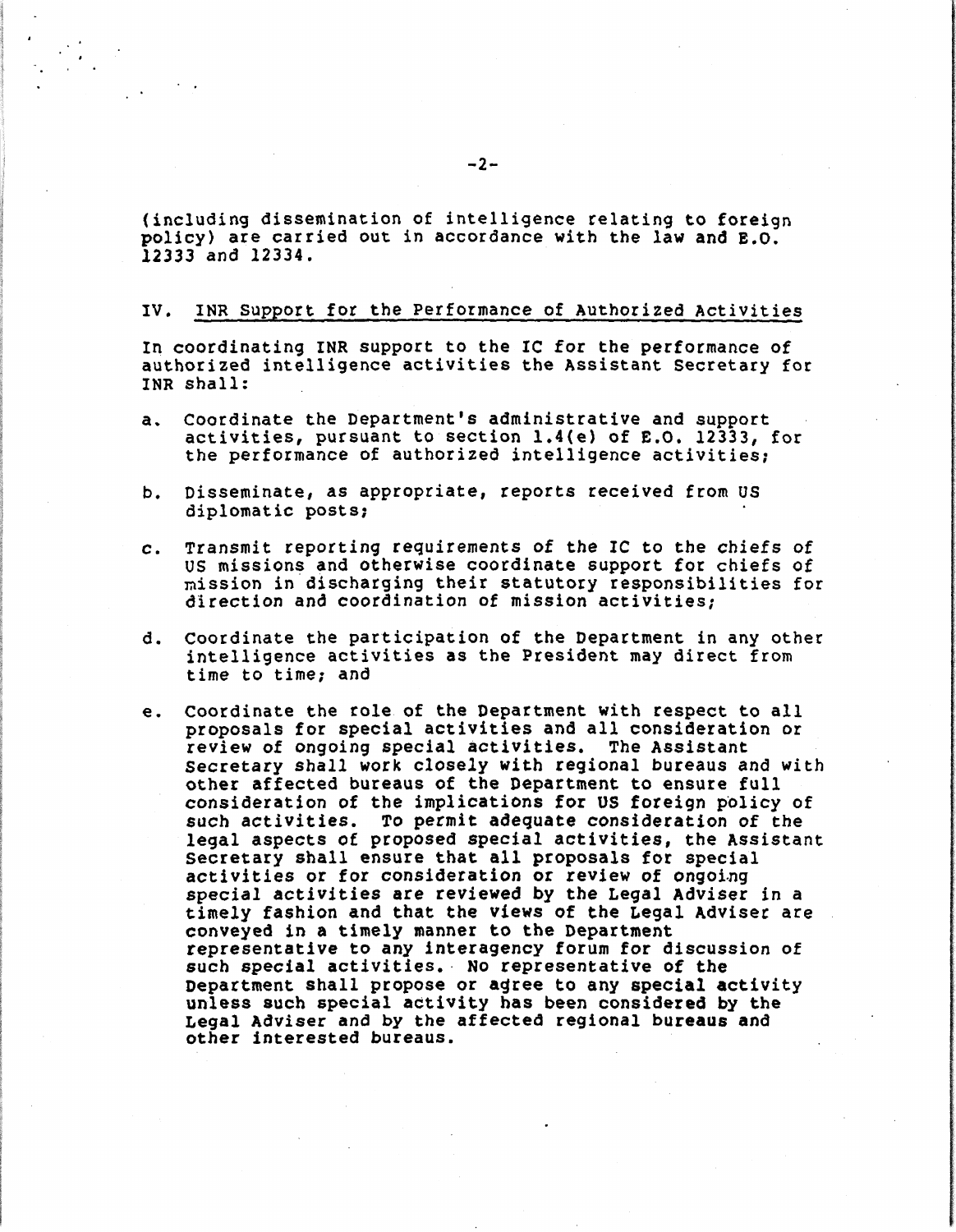#### **v.**  Specific Duties and Responsibilities of the Assistant secretary for Intelligence and Research Under E.O. 12333

As the head of an organization within the IC, the Assistant secretary for INR shall, in accordance with Section 1.7 of E.o. 12333:

- a. Report as provided in Section XI to the Attorney General and of specified federal criminal laws by any other person in a manner consistent with the protection of intelligence sources and methods;
- b. In any case involving serious or continuing breaches of security, recommend as provided in Section XI to the Attorney General that the case be referred to the FBI for further investigation;

**ISBN 978-882-81-4982-8**<br>ISBN 978-8<br>ISBN 978-8 **International** 

 $\mathbf{.}$ 

I WORLDWAY.<br>I

 $\mathcal{L}$  is a second control of the second control of the second control of the second control of the second control of the second control of the second control of the second control of the second control of the second co

I ! In Standard<br>I l I **Professioner** 

- c. Furnish the Director of Central Intelligence (DCI) and the NSC, in accordance with applicable law and these procedures, the information required for the performance of their respective duties;
- d. Report to the PIOB and keep the DCI appropriately informed concerning any intelligence activities of INR that the Assistant secretary has reason to believe may be unlawful or contrary to Executive Order or Presidential directive;
- e. Protect intelligence and intelligence sources and methods from unauthorized disclosure consistent with guidance from the DCI;
- f. Disseminate intelligence to cooperating foreign governments under arrangements established or **agreed** to by the DCI;
- g. Participate where applicable to the Department in the development of procedures approved by the Attorney General governing production and dissemination of intelligence resulting from criminal narcotics activities abroad;
- h. Instruct all INR employees to cooperate fully with the PIOB; and
- i. Ensure that the Legal Adviser and the Inspector General have access to any information necessary to perform their duties under E.O. 12333 and 12334.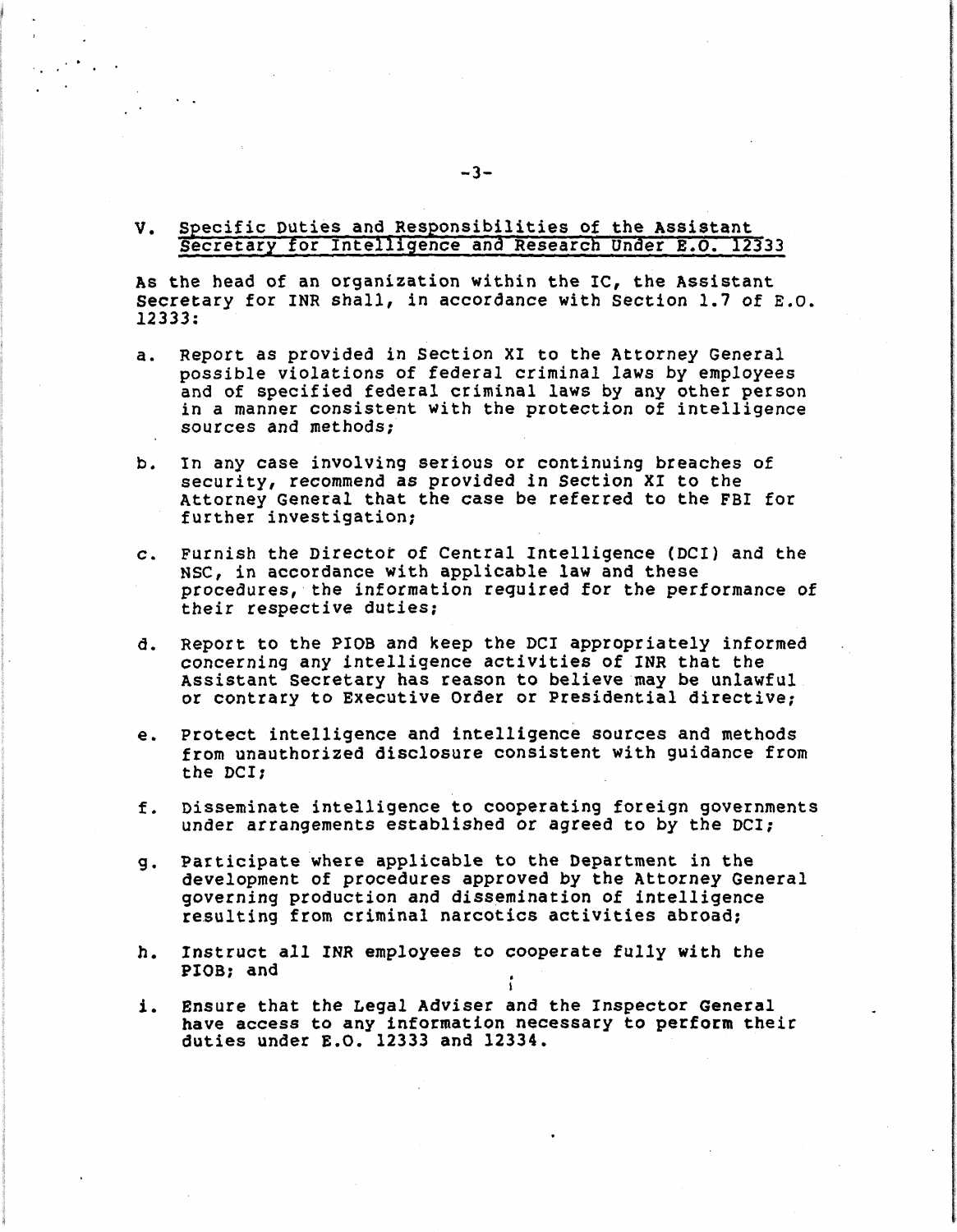In carrying out the specific duties and responsibilities under this section, the Assistant Secretary shall consult closely on law enforcement and legal issues with the Legal Adviser, through the Assistant Legal Adviser for Law Enforcement and Intelligence (L/LEI), and on security issues with the Assistant secretary for Diplomatic Security.

# VI. Collection of Foreign Intelligence by INR

..

INR shall not collect foreign intelligence or counterintelligence through clandestine means. INR shall receive raw and processed foreign intelligence and<br>counterintelligence from other intelligence agencies and parts of the State Department in fulfillment of its responsibilities under section 1.9(b) of E.O. 12333 to "produce and disseminate foreign intelligence....

# VII. Retention of Foreign Intelligence by INR

INR shall retain all foreign intelligence, counterintelligence and international terrorism records and information in accordance with a retention plan approved by the National Archives and Records Service.

Information about a us person may be retained if it is\_ relevant to INR functions and responsibilities and it falls Within one of the following criteria:

- a. The information is publicly available or collected with the consent of the person concerned.
- b. The information is foreign intelligence or counterintelligence; information concerning international terrorist activities; information concerning foreign aspects of international narcotics activities; information<br>needed to protect the safety of persons or organizations; information needed to protect foreign intelligence or counterintelligence sources and methods from unauthorized disclosure, information acquired by overhead reconnaissance not directed at specific us persons.
- c. The information concerns persons who are reasonably believed to be potential source\$ or contacts for the purpose of determining their suitability or credibility.
- a. The information is incidentally obtained but may indicate involvement in activities that may violate **federal,** state, local, or foreign **laws.** ·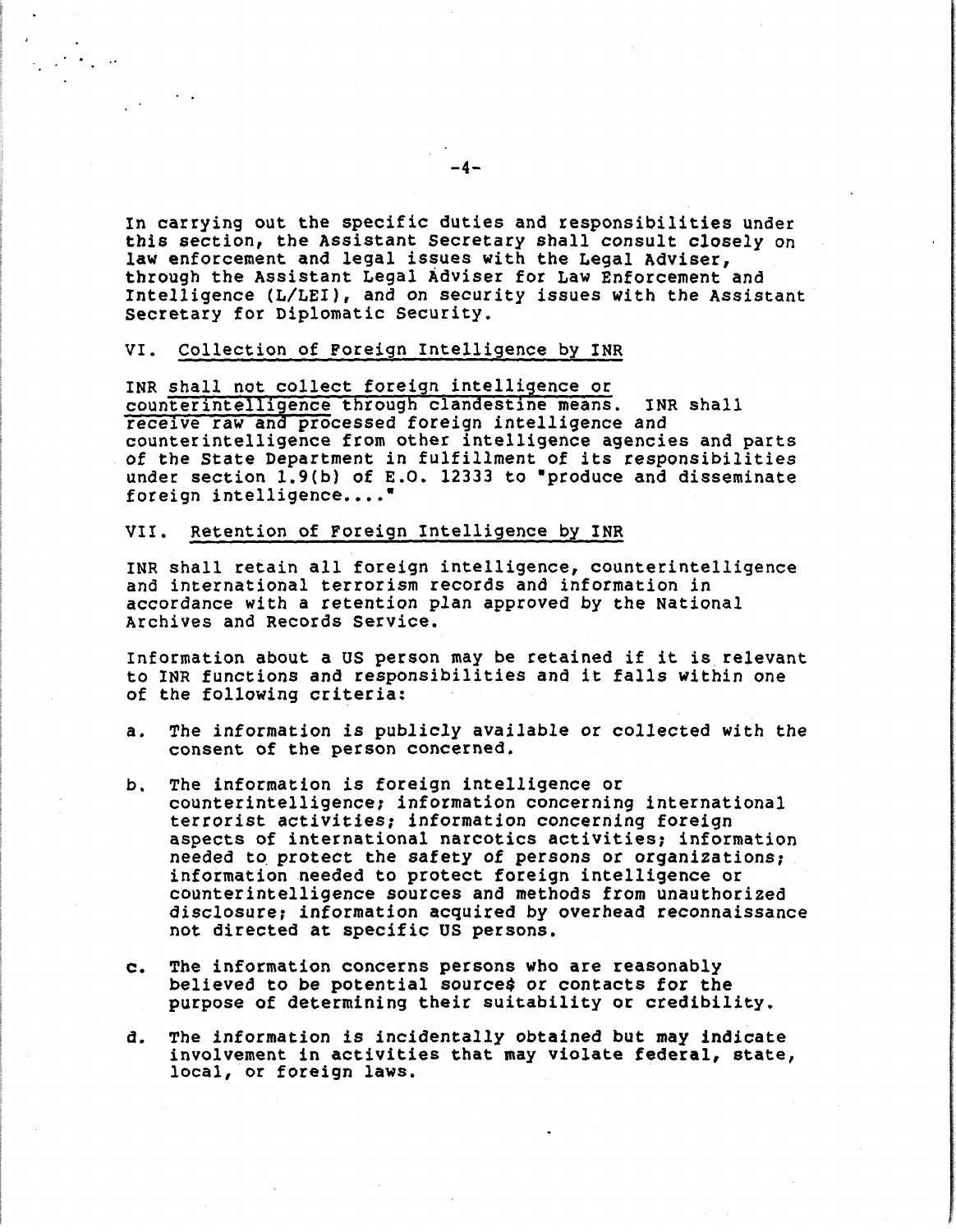- e. Information arising out of a lawful personnel, physical or communications security investigation;
- f. The information is necessary for administrative purposes, including information:
	- (1) necessary for the purposes of oversight, accountability, or redress;
	- (2) required by law to be retained: or
	- (3) necessary to be retained for the purpose of determining that the requirements of these procedures are satisfied.

#### VIII. Production of Intelligence Information by INR

In addition to intelligence production for the Department, INR contributes to coordinated intelligence production efforts, under the directives of the NSC, by producing political and sociological intelligence on all countries and economic intelligence on most. "Intelligence production" refers here to \*finished intelligence\* or collated factual intelligence<br>evaluated or interpreted at least to some degree. INR's evaluated or interpreted at least to some degree. principal contribution of finished intelligence to the interagency effort consists of participation in the preparation of National Intelligence Estimates (NlEs) and allied studies.

# IX. Dissemination of Intelligence Information by INR

#### a. General

- (1) All dissemination and use of intelligence and intelligence information marked with specific controls must be handled within the framework of the limitations so imposed. Permission for dissemination must be obtained from the originating office or agency.
- (2) Nothing in this section shall limit or restrict dissemination with the consent of the subject or where necessary to protect life or property from threatened force or violence.
- (3) Information that is publicly available **or does** not · identify us persons may be disseminated for any lawful purpose.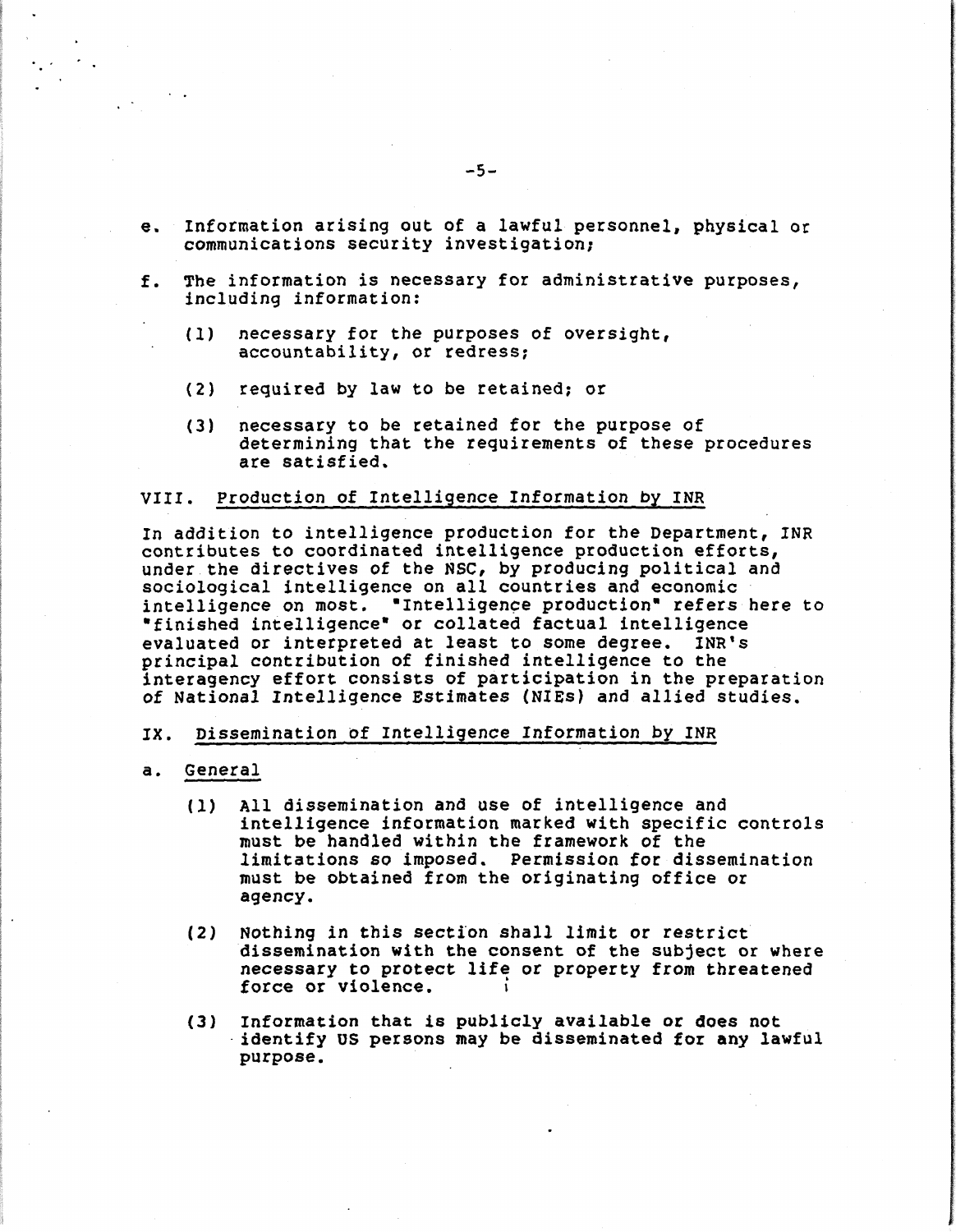# b. Authority for Dissemination Within the Intelligence. Community (IC)

Non-publicly available information may be disseminated to appropriate entities within the Intelligence Community, whether or not it identifies OS persons, for their determination as to whether the information may be retained.

# c. Authority for Dissemination Outside the Intelligence Community (IC)

Information that has been retained in accordance with Section VII may be disseminated within the Department to persons with appropriate security clearances and a need to know, and to other authorities in accordance with the following guidelines:

(1) Dissemination to Federal Authorities

INR may disseminate information to other federal authorities when it:

- (a) relates to a crime or violation of regulation which falls within their investigative jurisdiction;
- (b) relates to their authorized responsibilities;
- (c) is required to be furnished to another federal agency by Executive Order 10450 or its successor; or
- (d) is required to be disseminated by statute, NSC directive, interagency agreement approved by the secretary, or Presidential directive.
- (2) Dissemination to Foreign Governments
	- (a) INR may cooperate **with** foreign intelligence agencies, foreign law enforcement, and foreign<br>security agencies by furnishing information obtained under these guidelines that is relevant to the functions of those foreign agencies if such dissemination is in the interests of US national security and INR considers the effect the dissemination may be expected to have on any identifiable us person. Dissemination must comply with any procedures or arrangements established *or* agreed to by the DCI.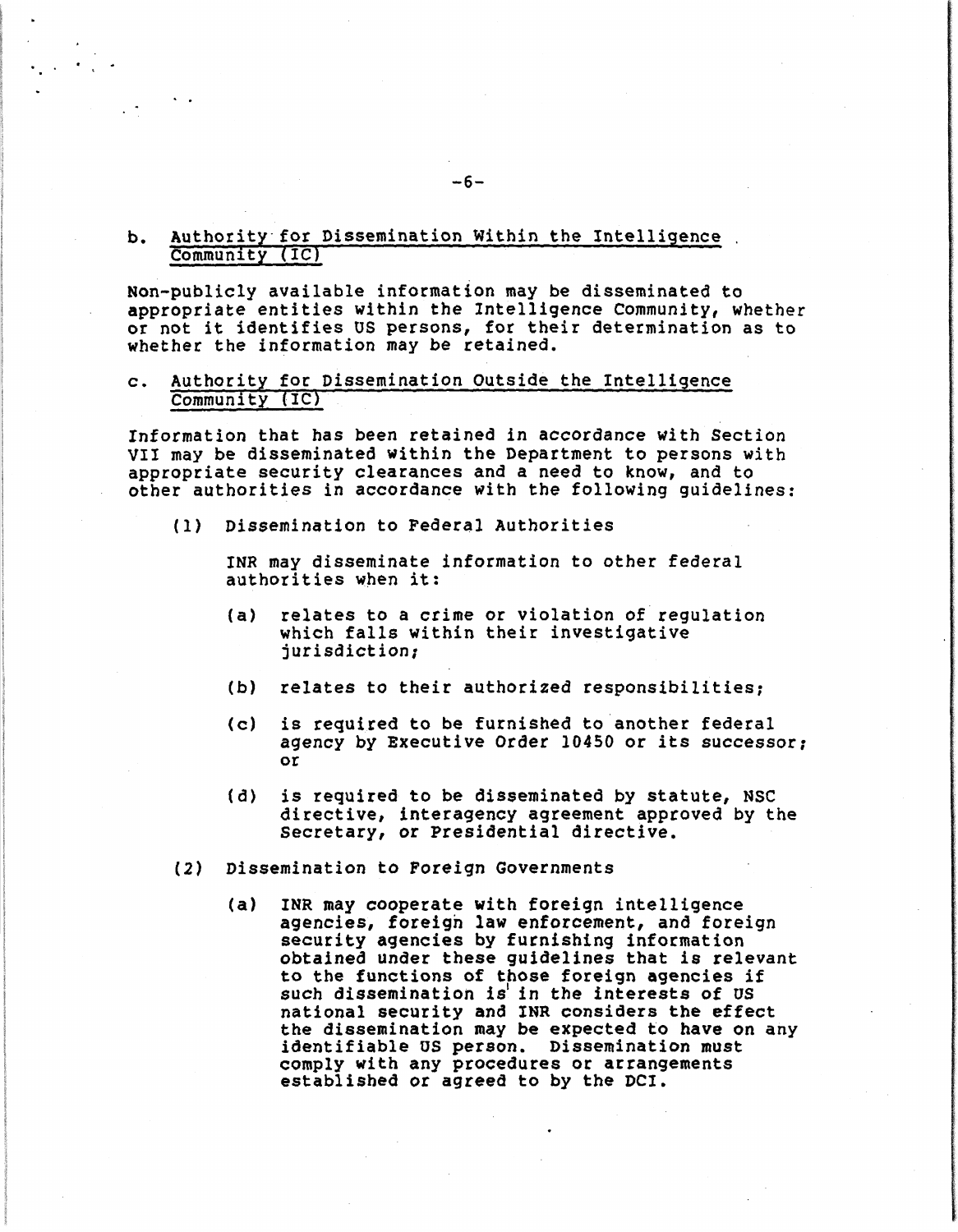- (b) Information received from a foreign intelligence agency may be disseminated under these guidelines in the same manner as similar information retained by INR.
- (3) Dissemination to congressional committees

Except for briefings and testimony on matters of general intelligence interest, specific items of foreign intelligence or counterintelligence may be<br>disseminated upon request to appropriate Congressional committees when authorized by the Assistant Secretary<br>for Intelligence and Research, the Under Secretary of State for Political Affairs, the Deputy secretary, or the secretary of State.

#### x. The President's Intelligence oversight Board (PIOB)

#### a. General

. .

In E.O. 12334, the President established the PIOB in order to enhance the security of the United States by assuring the legality of the activities of the IC. All employees of the Department shall cooperate fully with the PIOB.

#### b. Provision of Information to the PIOB

The Assistant Secretary for INR shall provide the PIOB with all information necessary for the PIOB to carry out its responsibilities. The Assistant Secretary shall keep the DCI appropriately informed concerning any intelligence activities of any officer or employee of the Department that the Assistant secretary has reason to believe may be unlawful or contrary to Executive Order or Presidential directive. The Assistant Secretary shall consult with the Legal Adviser concerning the legality of any such activities before reporting to the PIOB or the DCI.

#### c. Reports to the PIOB

The Inspector General of the Department and the Legal Adviser shall, to the extent permitted by law, report to the PIOB concerning intelligence activities that they have reason to believe may be unlawful or contrafy to Executive Order or Presidential directive. such reports shall normally be made on a quarterly basis.